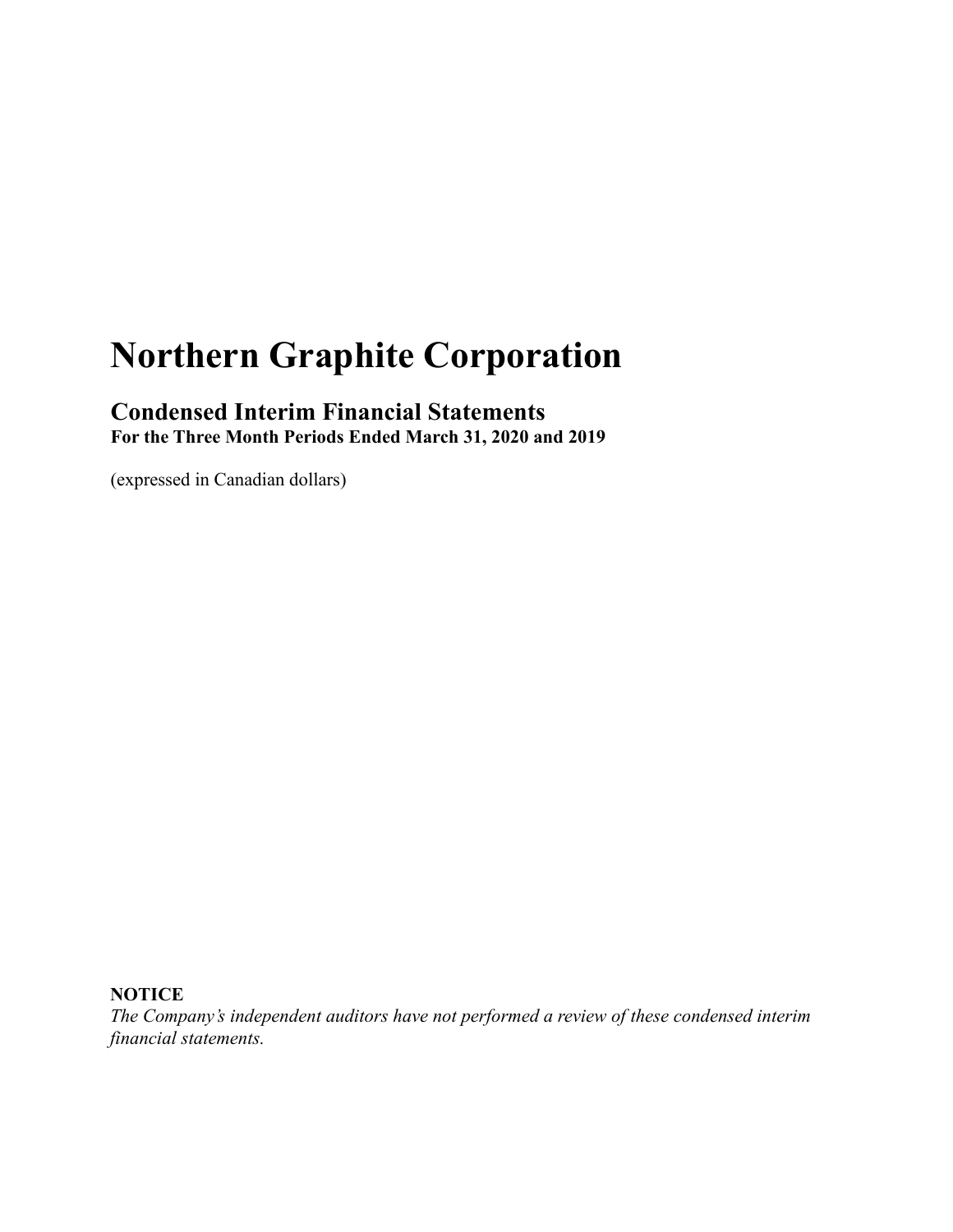# **Northern Graphite Corporation**

# **Unaudited Condensed Interim Statements of Financial Position**

(expressed in Canadian dollars)

|                                                | As at             | As at<br>December 31,<br>2019 |  |
|------------------------------------------------|-------------------|-------------------------------|--|
|                                                | March 31,<br>2020 |                               |  |
|                                                |                   |                               |  |
|                                                | \$                | \$                            |  |
| <b>Assets</b>                                  |                   |                               |  |
| <b>Current</b>                                 |                   |                               |  |
| Cash and cash equivalents                      | 1,161,166         | 1,384,798                     |  |
| HST receivable                                 | 11,622            | 18,018                        |  |
| Prepaid expenses and deposits                  | 95,630            | 54,024                        |  |
|                                                | 1,268,418         | 1,456,840                     |  |
| Reclamation deposit (note 11)                  | 845,290           | 842,015                       |  |
| Property and equipment                         | 137,075           | 145,844                       |  |
| Exploration and evaluation assets (note 4)     | 13,389,718        | 13,344,340                    |  |
|                                                |                   |                               |  |
| Total assets                                   | 15,640,501        | 15,789,039                    |  |
|                                                |                   |                               |  |
| <b>Liabilities</b>                             |                   |                               |  |
| <b>Current</b>                                 |                   |                               |  |
| Accounts payable and accrued liabilities       | 105,039           | 111,515                       |  |
|                                                |                   |                               |  |
| Reclamation and close down provision (note 11) | 344,213           | 342,500                       |  |
| <b>Total liabilities</b>                       | 449,252           | 454,015                       |  |
|                                                |                   |                               |  |
| Shareholders' equity                           |                   |                               |  |
| Share capital (note 5)                         | 25,098,662        | 25,098,662                    |  |
| Warrants (note 5)                              | 945,813           | 945,813                       |  |
| Contributed surplus (note 5)                   | 2,208,923         | 2,362,599                     |  |
| Accumulated deficit                            | (13,062,149)      | (13,072,050)                  |  |
| Total shareholders' equity                     | 15, 191, 249      | 15,335,024                    |  |
|                                                |                   |                               |  |
| Total liabilities and shareholders' equity     | 15,640,501        | 15,789,039                    |  |

*The accompanying notes are an integral part of these condensed interim financial statements.*

**Approved by the Board of Directors and authorized for issue on May 18, 2020**

**(signed) Gregory Bowes (signed) Donald Christie Director Director**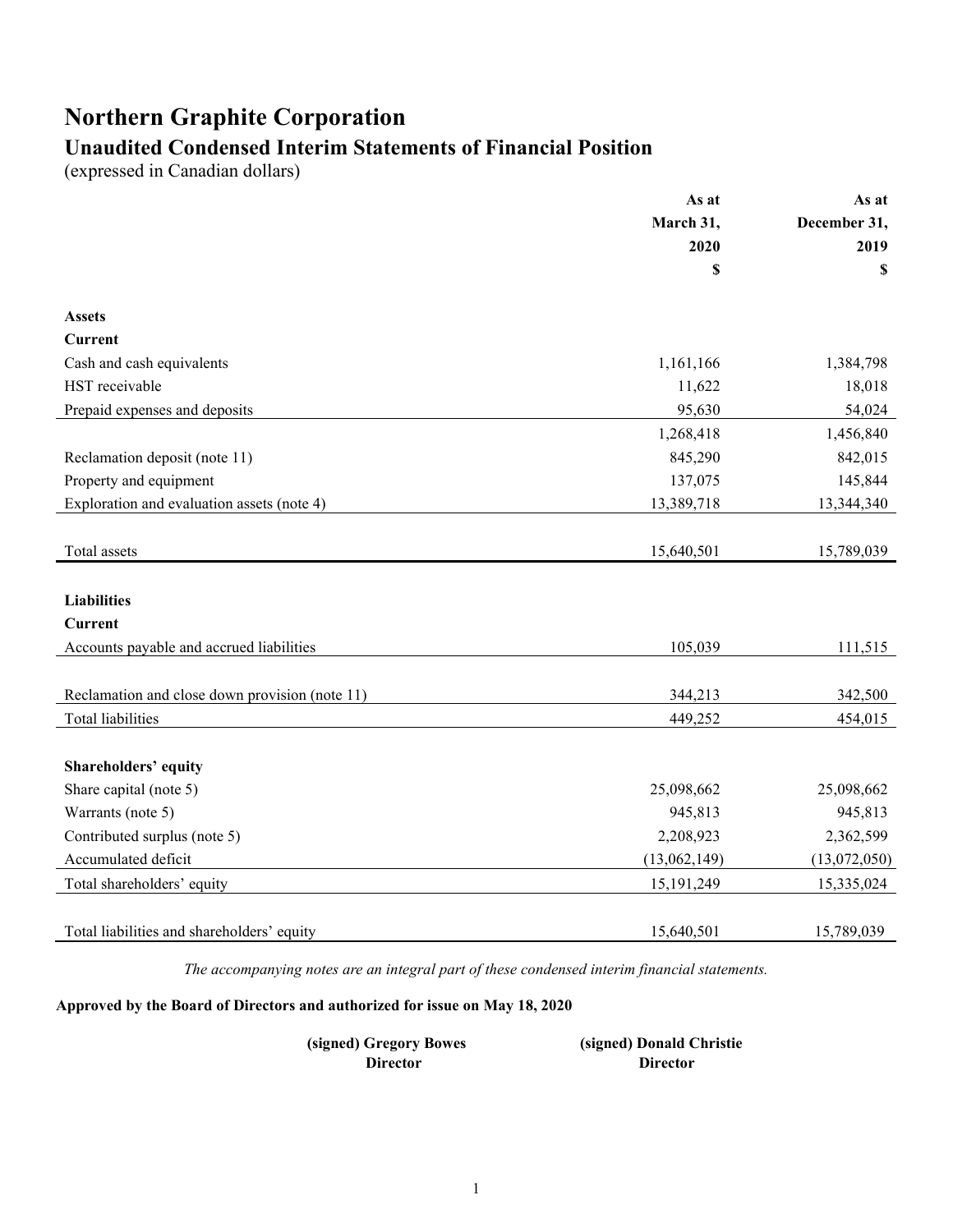# **Northern Graphite Corporation Unaudited Condensed Interim Statements of Loss and Comprehensive Loss**

(expressed in Canadian dollars)

|                                                       | Three months ended |            |
|-------------------------------------------------------|--------------------|------------|
|                                                       | March 31,          |            |
|                                                       | 2020               | 2019       |
|                                                       | \$                 | S          |
| General and administrative expenses                   |                    |            |
| Legal and audit                                       | 7,831              | 7,712      |
| Office, management and director fees (note 9)         | 88,969             | 108,109    |
| Promotion and investor relations                      | 35,257             | 29,189     |
| Regulatory and transfer agent                         | 10,291             | 12,972     |
| Share-based payments (notes 5 and 9)                  |                    | 17,817     |
| Depreciation                                          | 8,769              | 8,769      |
|                                                       | 151,117            | 184,568    |
| Loss from operations                                  | (151, 117)         | (184, 568) |
| Interest income                                       | 7,342              | 12,271     |
| Loss and comprehensive loss for the period            | (143, 775)         | (172, 297) |
|                                                       |                    |            |
| Loss per share – basic and diluted                    | (0.00)             | (0.00)     |
| Weighted average number of shares - basic and diluted | 65,112,756         | 65,112,756 |

*The accompanying notes are an integral part of these condensed interim financial statements.*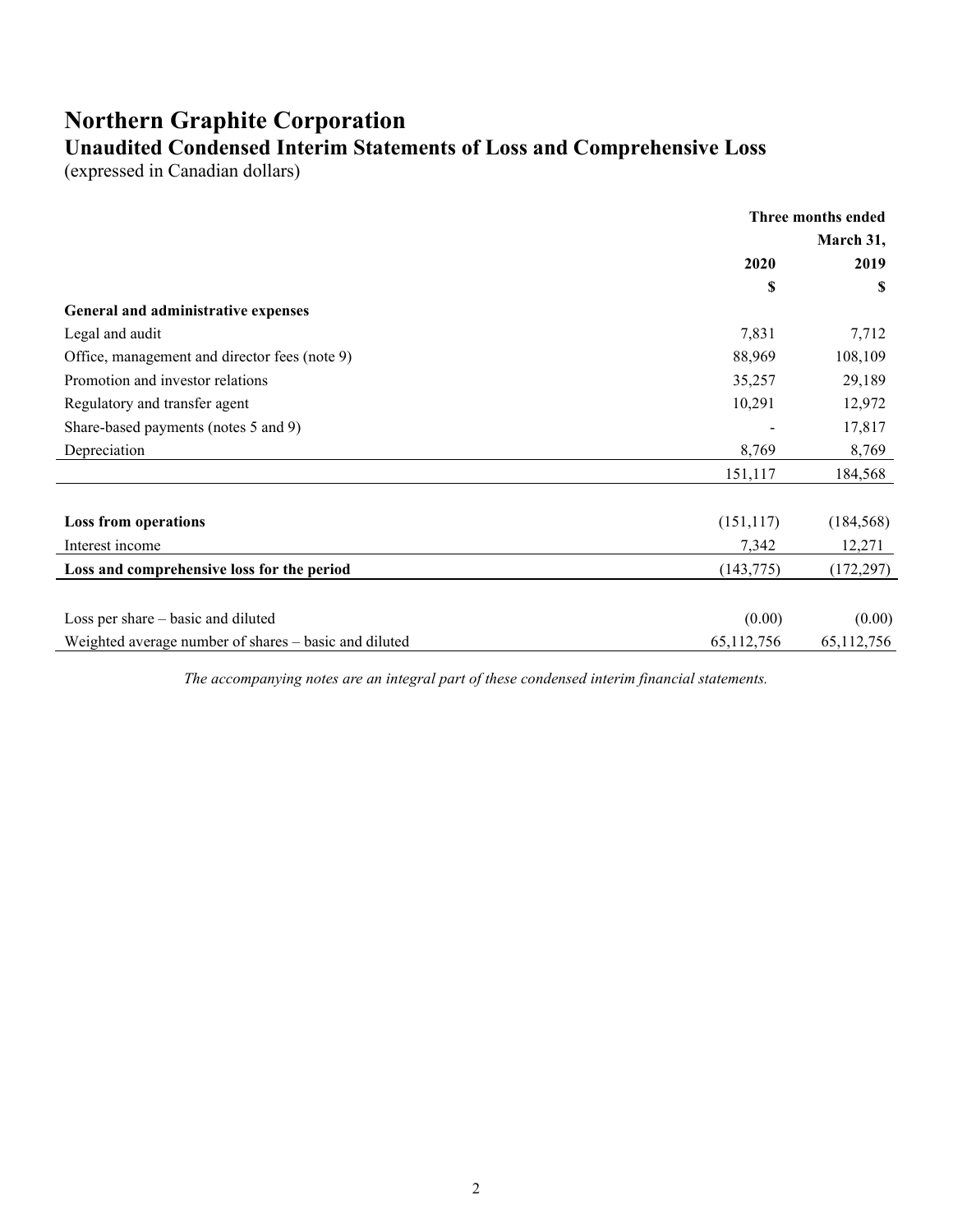# **Northern Graphite Corporation Unaudited Condensed Interim Statements of Changes in Shareholders' Equity**

(expressed in Canadian dollars)

|                                            | Number of    |               |          | Contributed | Accumulated    |              |
|--------------------------------------------|--------------|---------------|----------|-------------|----------------|--------------|
|                                            | shares       | Share capital | Warrants | surplus     | deficit        | <b>Total</b> |
|                                            |              | J.            | Ъ.       | S           | ٠T             | S            |
| Balance, December 31, 2019                 | 65,112,756   | 25,098,662    | 945,813  | 2,362,599   | (13,072,050)   | 15,335,024   |
| Expiry of stock options (note 5)           |              |               |          | (153, 676)  | 153,676        |              |
| Loss and comprehensive loss for the period |              |               |          |             | (143,775)      | (143, 775)   |
| <b>Balance, March 31, 2020</b>             | 65, 112, 756 | 25,098,662    | 945,813  | 2,208,923   | (13,062,149)   | 15, 191, 249 |
|                                            |              |               |          |             |                |              |
| <b>Balance, December 31, 2018</b>          | 65,112,756   | 25,262,083    | 782,392  | 2,543,346   | (12,670,356)   | 15,917,465   |
| Extension of warrant expiry (note 5)       | $\sim$       | (156,700)     | 156,700  |             |                |              |
| Share-based payment expense (note 5 and 9) |              |               |          | 17,817      |                | 17,817       |
| Loss and comprehensive loss for the period |              |               |          |             | (172, 297)     | (172, 297)   |
| <b>Balance, March 31, 2019</b>             | 65,112,756   | 25, 105, 383  | 939,092  | 2.561.163   | (12, 842, 653) | 15,762,985   |

*The accompanying notes are an integral part of these condensed interim financial statements.*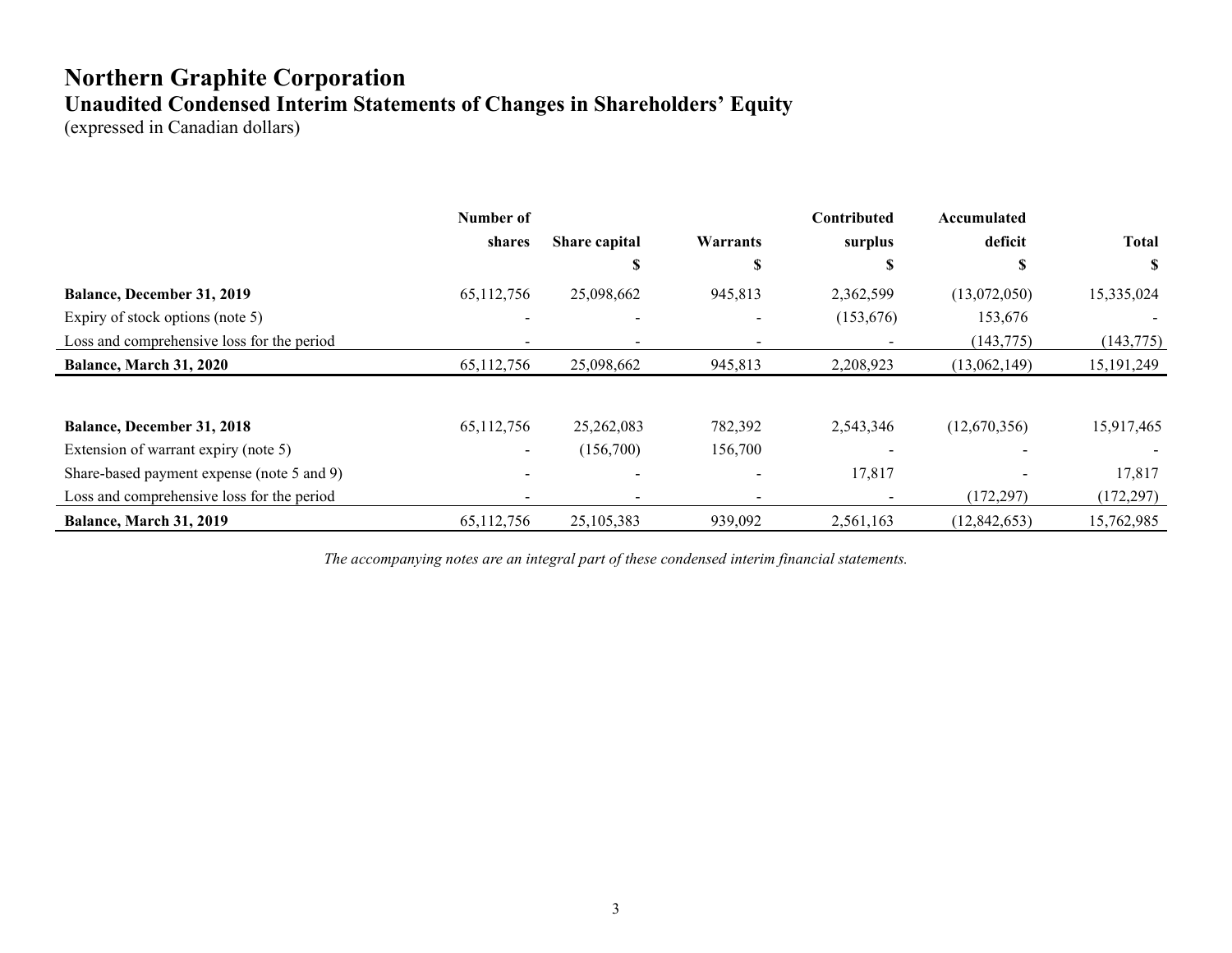# **Northern Graphite Corporation Unaudited Condensed Interim Statements of Cash Flows**

(expressed in Canadian dollars)

|                                                    | Three months ended<br>March 31, |            |
|----------------------------------------------------|---------------------------------|------------|
|                                                    | 2020                            | 2019       |
|                                                    | \$                              | S          |
| Cash provided by (used in)                         |                                 |            |
| <b>Operating activities</b>                        |                                 |            |
| Loss for the period                                | (143,775)                       | (172, 297) |
| Items not affecting cash:                          |                                 |            |
| Accretion of asset retirement obligation (note 11) | (1, 562)                        | (825)      |
| Depreciation                                       | 8,769                           | 8,769      |
| Share-based payments (note 5 and 9)                |                                 | 17,817     |
| Change in non-cash working capital items:          |                                 |            |
| HST receivable                                     | 6,396                           | 16,215     |
| Prepaid expenses and deposits                      | (41,606)                        | (7,896)    |
| Accounts payable and accrued liabilities           | (30, 808)                       | (90, 476)  |
| Net cash used in operating activities              | (202, 586)                      | (228, 693) |
|                                                    |                                 |            |
| <b>Investing activities</b>                        |                                 |            |
| Exploration and evaluation costs (note 4)          | (21,046)                        | (35, 409)  |
| Net cash used in investing activities              | (21,046)                        | (35, 409)  |
|                                                    |                                 |            |
| Net decrease in cash and cash equivalents          | (223, 632)                      | (264, 102) |
| Cash and cash equivalents, beginning of period     | 1,384,798                       | 2,370,622  |
| Cash and cash equivalents, end of period           | 1,161,166                       | 2,106,520  |
|                                                    |                                 |            |

Supplemental cash flow information (note 7)

*The accompanying notes are an integral part of these condensed interim financial statements.*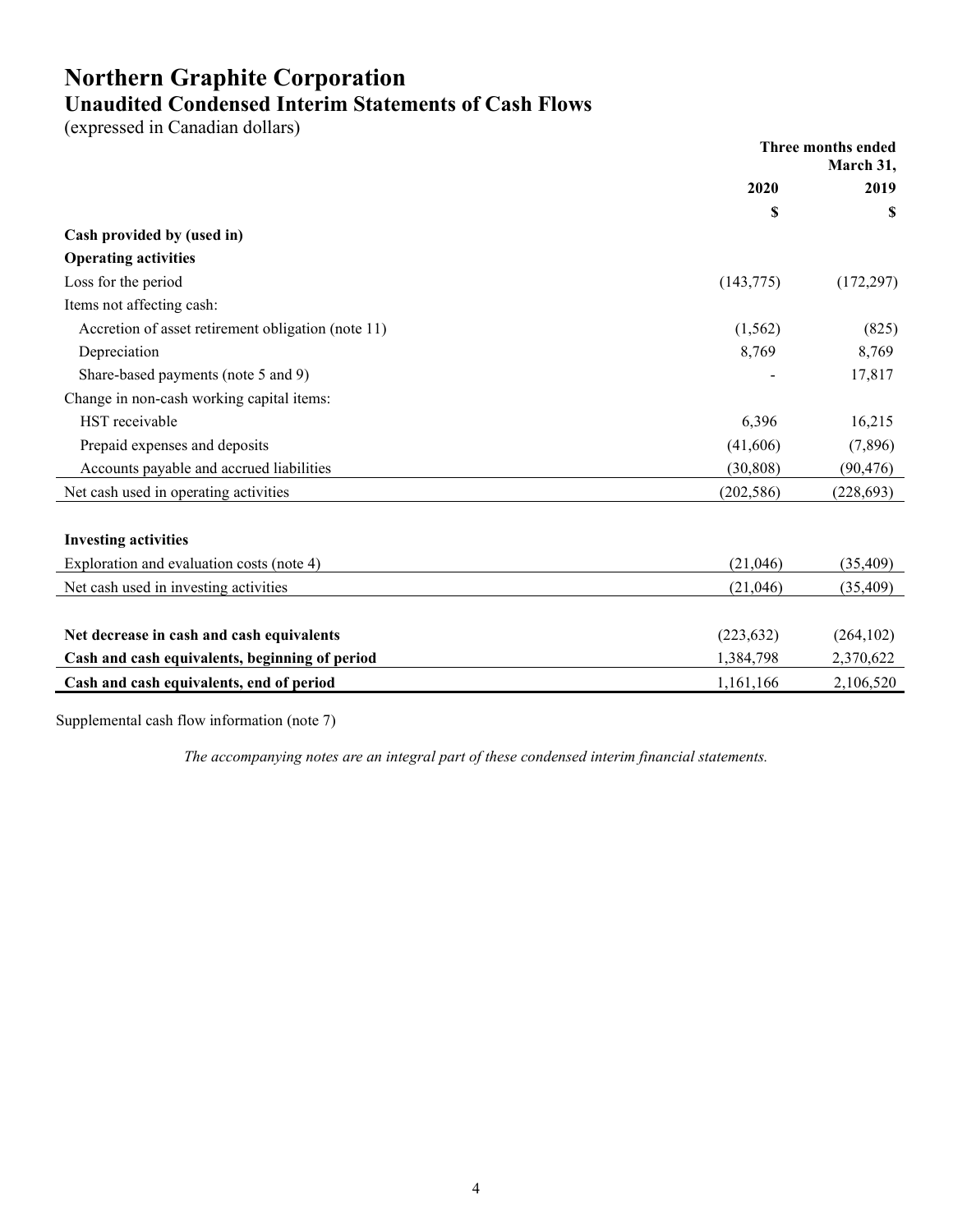(expressed in Canadian dollars)

# *1. Corporate information*

Northern Graphite Corporation ("Northern" or the "Company") was incorporated under the laws of the Province of Ontario on February 25, 2002. Northern holds a 100% interest in the Bissett Creek Graphite Property (the "Bissett Creek Property") and is listed on the TSX Venture Exchange (symbol "NGC") and the OTC Markets (symbol "NGPHF").

The Company's registered office is Suite 6000, 1 First Canadian Place, 100 King Street West, Toronto, Ontario M5X 1E2. The Company's mailing address is P.O. Box 279, Manotick (Ottawa), Ontario K4M 1A3.

# *2. Basis of preparation*

### a. *Statement of compliance*

These unaudited condensed interim financial statements for the three month period ended March 31, 2020 (the "Interim Financial Statements") have been prepared in accordance with International Accounting Standard 34, Interim Financial Reporting ("IAS 34"). These Interim Financial Statements do not include all the information and disclosures required in annual financial statements and should be read in conjunction with the Company's audited annual financial statements for the years ended December 31, 2019 and 2018, which have been prepared in accordance with IFRS.

The Interim Financial Statements were approved and authorized for issue by the Board of Directors on May 18, 2020.

# *b. Basis of measurement*

The Interim Financial Statements have been prepared on a historical cost basis except those accounts as noted in the financial instruments section (note 8). In addition, the Interim Financial Statements have been prepared using the accrual basis of accounting.

### *c. Going concern*

The Company is an exploration stage company that incurred a net loss of \$143,775 for the three month period ended March 31, 2020 (Year ended December 31, 2019 – \$609,062) and has accumulated a deficit of \$13,062,149 since the inception of the Company. As at March 31, 2020, the Company had working capital of \$1,163,379 (December 31, 2019 – \$1,345,325). The Company's ability to continue as a going concern is dependent upon its ability to raise additional capital to continue the development of the Bissett Creek Property. Substantial additional capital is required to ultimately build a mine and processing plant on the Bissett Creek Property. There is a high degree of risk and many inherent uncertainties in the mining industry and there is no assurance management will be successful in its endeavors.

The Interim Financial Statements have been prepared on a going concern basis, which assumes that the Company will be able to continue in operation for the foreseeable future and will be able to realize its assets and discharge its liabilities and commitments in the normal course of business. The Company's management believes that it can continue to finance operating expenses over the next twelve months with funds on hand. The Company's discretionary activities have considerable scope for flexibility in terms of the amount and timing of expenditures. The Company will thoroughly assess all such activities before undertaking them in advance of additional financing being secured. The Company's Interim Financial Statements do not include any adjustments that might result from negative outcomes with respect to these uncertainties.

### *d. Functional and presentation currency*

The Company's functional and presentation currency is the Canadian dollar.

### *e. Critical accounting estimates and judgments*

The preparation of the Interim Financial Statements requires management to make estimates and judgments that affect the reported amounts of assets and liabilities at the date of the Interim Financial Statements, and revenues and expenses for the period. By their nature, these estimates and judgments are subject to uncertainty and the effect on the Interim Financial Statements of changes in such estimates in future periods could be significant. Actual results may differ from those estimates and judgments.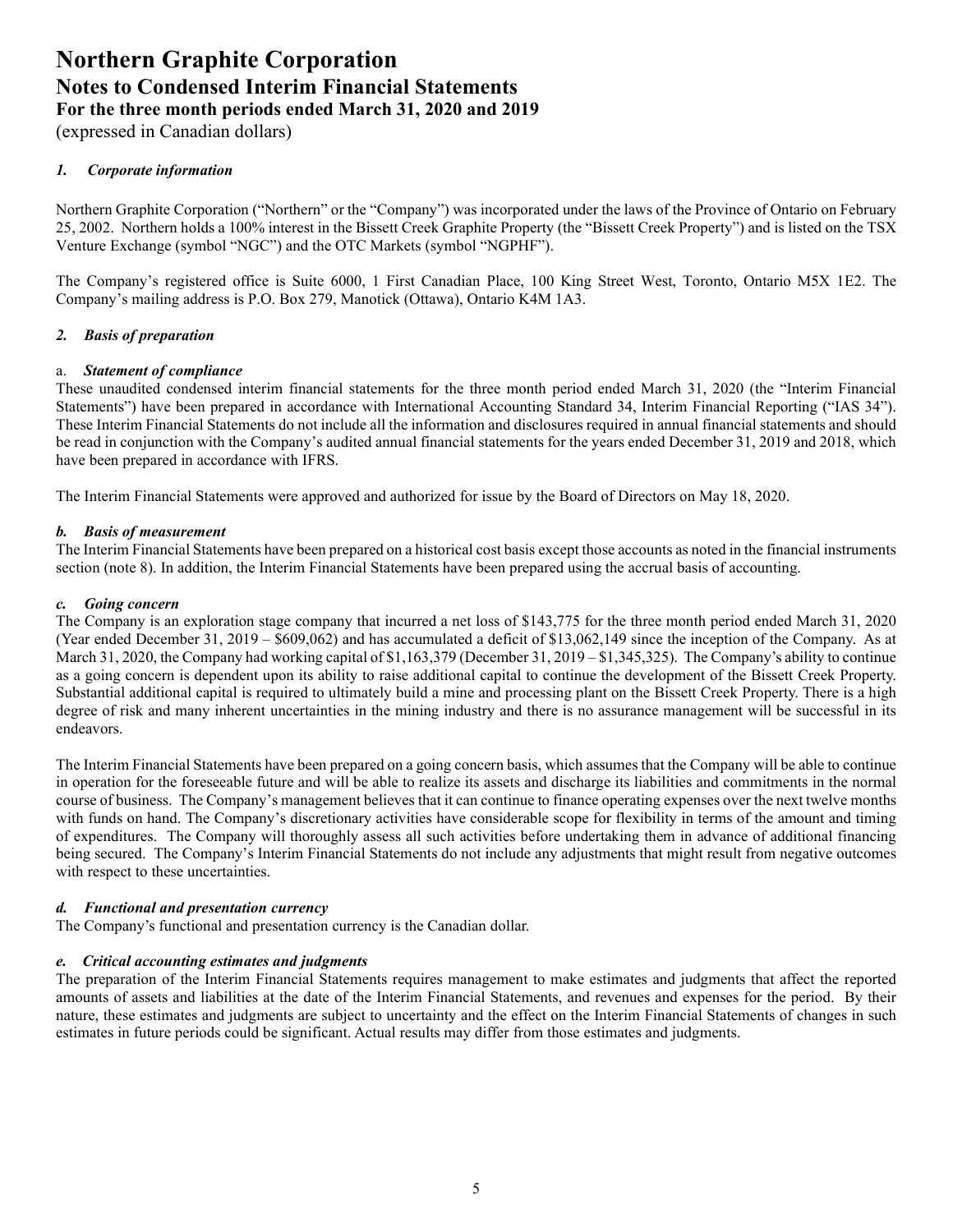(expressed in Canadian dollars)

*Significant estimates used in the preparation of the Interim Financial Statements include, but are not limited to:* 

- (i) asset carrying values and impairment charges;
- (ii) the economic recoverability of exploration expenditures incurred and the probability of future economic benefits from development expenditures incurred;
- (iii) the expected costs of asset retirement obligations; and
- (iv) the calculation of share-based compensation and the valuation of warrants which includes the assumptions used in the Black-Scholes option pricing model including volatility, estimated forfeiture rates and expected time until exercise.

*Significant judgments used in the preparation of these Interim Financial Statements include, but are not limited to:* 

- (i) those relating to the assessment of the Company's ability to continue as a going concern;
- (ii) the useful lives and related depreciation of property and equipment;
- (iii) the identification of separately identifiable components in property and equipment where their respective cost is significant in comparison to the total cost;
- (iv) the classification of expenditures as exploration and evaluation assets; and
- (v) the recognition of deferred tax.

# *3. Significant accounting policies*

These Interim Financial Statements have been prepared using accounting policies that are consistent with those used in the preparation of the Company's audited annual financial statements for the years ended December 31, 2019 and 2018.

### **Recent and future accounting standards**

Certain pronouncements were issued by the International Accounting Standards Board ("IASB") or the International Financial Reporting Interpretations Committee ("IFRIC") that are mandatory for accounting periods after December 31, 2019. Pronouncements that are not applicable or do not have a significant impact to the Company have been excluded from the discussion below.

IFRS 16, Leases, was issued by the IASB in January 2016. For lessee accounting the new standard brings most leases on to the statement of financial position under a single model, eliminating the distinction between operating and finance leases. Lessor accounting however remains largely unchanged and the distinction between operating and finance leases is retained. This standard was effective for annual reporting periods beginning on or after January 1, 2019. The Company has applied IFRS 16 with an initial application date of January 1, 2019 using a modified retrospective approach with the cumulative effect of initially applying the standard recognized at the date of initial application, without restating prior periods, in accordance with the transitional provisions specified in IFRS 16. The adoption of IFRS 16 had no impact on the Company's results of operations, financial position, and disclosures.

IFRIC 23, Uncertainty over Income Tax Treatments, was issued by the IASB in June 2017. IFRIC 23 clarifies the determination of taxable profit (tax loss), tax bases, unused tax losses, unused tax credits and tax rates, when there is uncertainty over income tax treatments under IAS 12 and requires an entity to consider whether it is probable that the relevant authority will accept each tax treatment, or group of tax treatments, that it uses or plans to use in its income tax filing. IFRIC 23 is effective for annual periods beginning on or after January 1, 2019 and permits early adoption. The adoption of IFRIC 23 had no impact on the Company's results of operations, financial position, and disclosures.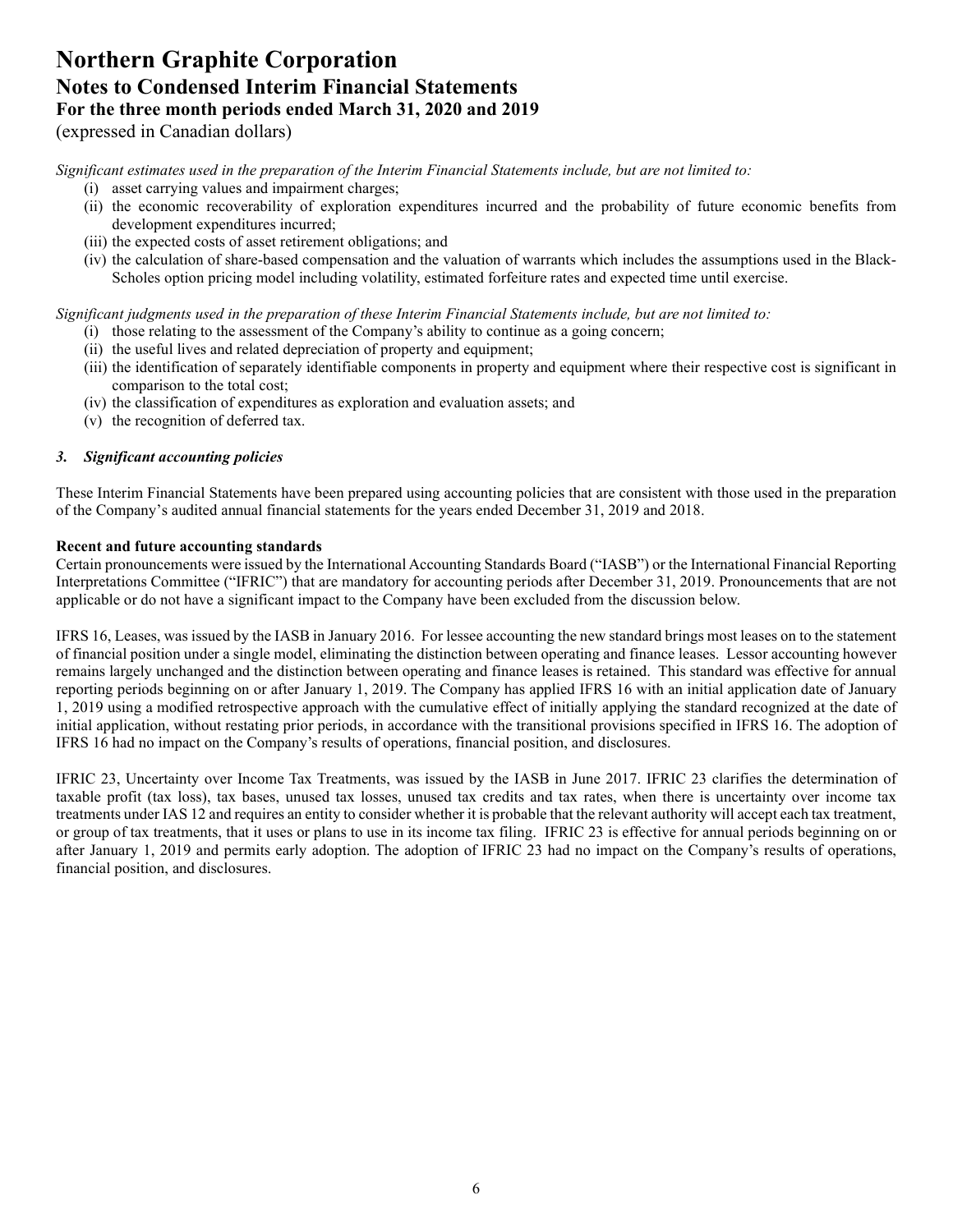(expressed in Canadian dollars)

### *4. Exploration and evaluation assets*

The Company has a 100% interest in the Bissett Creek Property which consists of a 1,938 hectare mining lease, expiring in June, 2034, a 565 hectare mining lease, expiring in August, 2035, and 52 cells under Ontario's new claim system totaling approximately 1,159 hectares. All leases and cells are located in the United Townships of Head, Clara and Maria, in the County of Renfrew, Ontario. As of March 31, 2020, accumulated costs with respect to the Bissett Creek Property consisted of the following:

| <b>Balance, December 31, 2019</b>                                                    | 13,344,340 |
|--------------------------------------------------------------------------------------|------------|
| Exploration and evaluation expenditures made from January 1, 2020 to March 31, 2020: |            |
| Environmental and mine permitting                                                    | 4.182      |
| Feasibility study                                                                    | 21,000     |
| Site costs and royalties                                                             | 20,196     |
| Balance, March 31, 2020                                                              | 13,389,718 |

As of March 31, 2019, accumulated costs with respect to the Bissett Creek Property consisted of the following:

| <b>Balance, December 31, 2018</b>                                                    | 12,940,056 |
|--------------------------------------------------------------------------------------|------------|
| Exploration and evaluation expenditures made from January 1, 2019 to March 31, 2019: |            |
| Environmental and mine permitting                                                    | 76,269     |
| Feasibility study                                                                    | 35,326     |
| <b>First Nations consultations</b>                                                   | 2,019      |
| Site and royalties                                                                   | 31,072     |
| Balance, March 31, 2019                                                              | 13,084,742 |

The Company is required to make royalty payments of \$20 per ton of graphite concentrate produced to the previous owners and is subject to a 2.5% net smelter return payable on any other minerals derived and sold from the Bissett Creek Property. An advance royalty of \$27,000 per annum is payable in semi-annual installments and is recorded in exploration and evaluation assets. The advance will be credited against any future royalty payments.

On March 23, 2020, the Company announced that it had agreed to sell a one percent gross revenue royalty ("GRR") on its Bissett Creek Property to Electric Royalties Ltd. ("ERL") for \$500,000 in cash and two million common shares of ERL (of which half will be subject to a 12 month hold period and half to an 18 month hold period) (the "Consideration Shares"). The transaction is subject to, among other things, regulatory approval, the completion of due diligence by ERL and ERL completing its going public transaction which will involve a financing of not less than \$3.5 million. Under the terms of the agreement, ERL also has a two-year option to acquire an additional half of one percent GRR by paying \$750,000, of which 25 percent can be paid in ERL shares. The Company will have the option to buy back half of one percent of the initial GRR at any time after 12 months by returning the Consideration Shares or paying \$1.5 million in cash.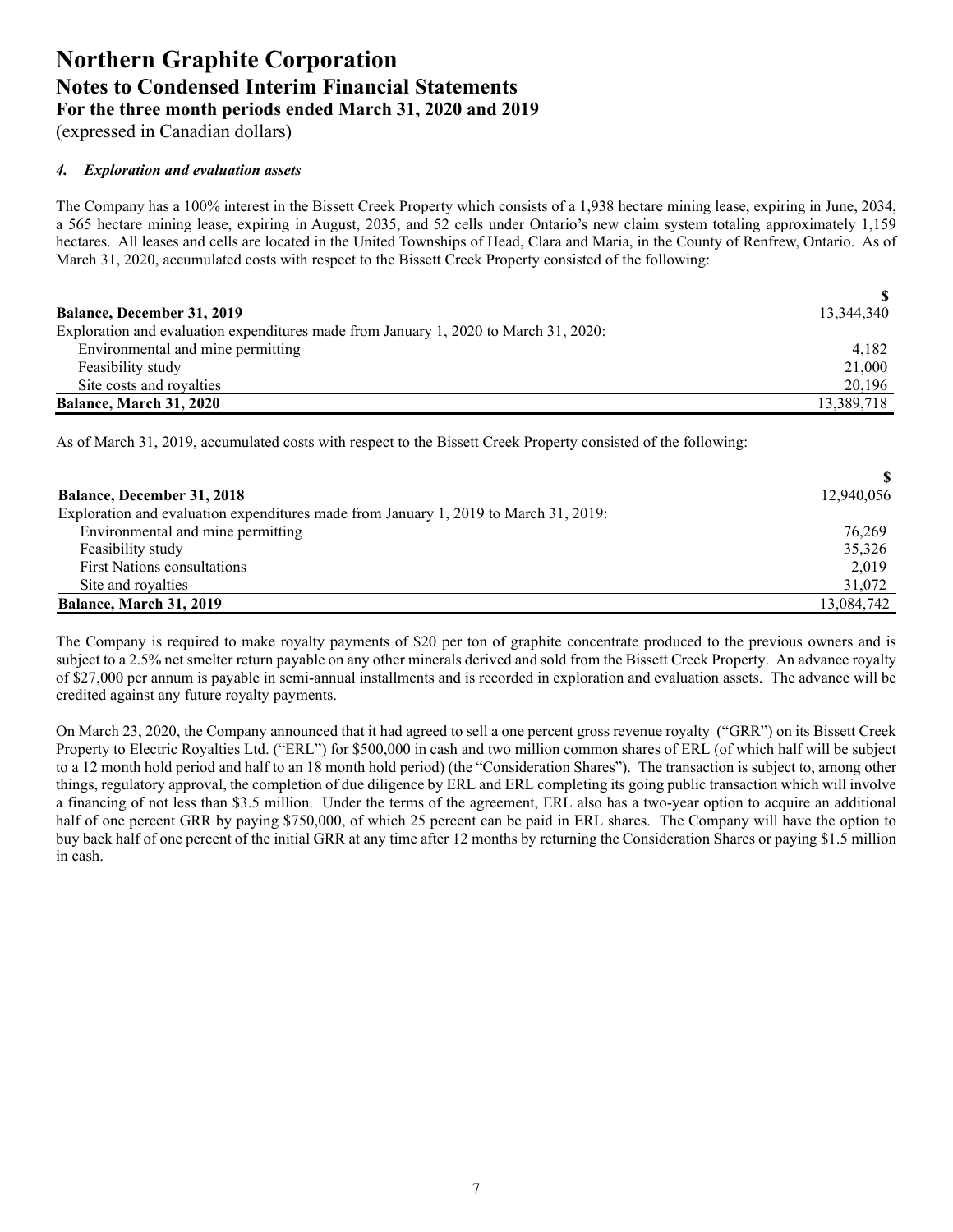(expressed in Canadian dollars)

### *5. Share capital*

#### **Authorized**

The Company is authorized to issue an unlimited number of common shares.

#### **Warrants**

A summary of the Company's warrants outstanding at March 31, 2020 is presented below:

| <b>Exercise price</b> | Number of<br>warrants<br>outstanding | <b>Expiry date</b> |
|-----------------------|--------------------------------------|--------------------|
| \$0.40                | 3,909,166                            | March 24, 2021     |
| \$0.60                | 2,291,321                            | November 22, 2021  |
|                       | 6,200,487                            |                    |

As at March 31, 2020, the weighted average remaining contractual life of warrants outstanding is 1.23 years. During January 2019, the Company extended the expiry date of the 3,909,166 warrants exercisable at \$0.40 from March 24, 2019 to March 24, 2021. During November 2019, the Company extended the expiry date of the 2,291,321 warrants exercisable at \$0.60 from November 22, 2019 to November 22, 2021. No warrants or compensation options were issued during the three months period ended March 31, 2020 or during the year ended December 31, 2019.

#### **Stock options**

The Company has adopted a stock option plan (the "Option Plan") for directors, officers, employees and consultants of the Company. Under the Option Plan, the Company may grant non-transferable stock options to purchase common shares of the Company for a period of up to ten years from the date of the grant. The maximum number of common shares reserved for issuance under the Option Plan together with any common shares reserved for issuance pursuant to any other stock options may not exceed 10% of the issued and outstanding common shares of the Company.

A summary of the Option Plan activity is presented below:

|                                   | Number of<br>options | Weighted average<br>exercise price |
|-----------------------------------|----------------------|------------------------------------|
| <b>Balance, December 31, 2018</b> | 4,000,000            | 0.53                               |
| Granted                           | 600,000              | 0.21                               |
| Forfeited                         | (600,000)            | 0.53                               |
| Balance, December 31, 2019        | 4,000,000            | 0.45                               |
| Expired                           | (400,000)            | 0.70                               |
| Balance, March 31, 2020           | 3,600,000            | 0.43                               |

A summary of the Company's outstanding stock options at March 31, 2020 is presented below:

| <b>Exercise price</b> | <b>Stock options</b><br>outstanding | <b>Stock options</b><br>exercisable | <b>Expiry date</b> |
|-----------------------|-------------------------------------|-------------------------------------|--------------------|
| \$0.20                | 450,000                             | 450,000                             | May 9, 2020        |
| \$0.25                | 150,000                             | 150,000                             | January 21, 2024   |
| \$0.50                | 2,200,000                           | 2,200,000                           | April 27, 2021     |
| \$0.50                | 200,000                             | 200,000                             | November 27, 2022  |
| \$0.50                | 600,000                             | 600,000                             | January 12, 2023   |
|                       | 3,600,000                           | 3.600.000                           |                    |

The weighted average remaining contractual life of stock options outstanding is 1.44 years. As at December 31, 2019, a total of 4,000,000 stock options were exercisable. During January 2019, the Company granted 150,000 stock options exercisable at \$0.25 per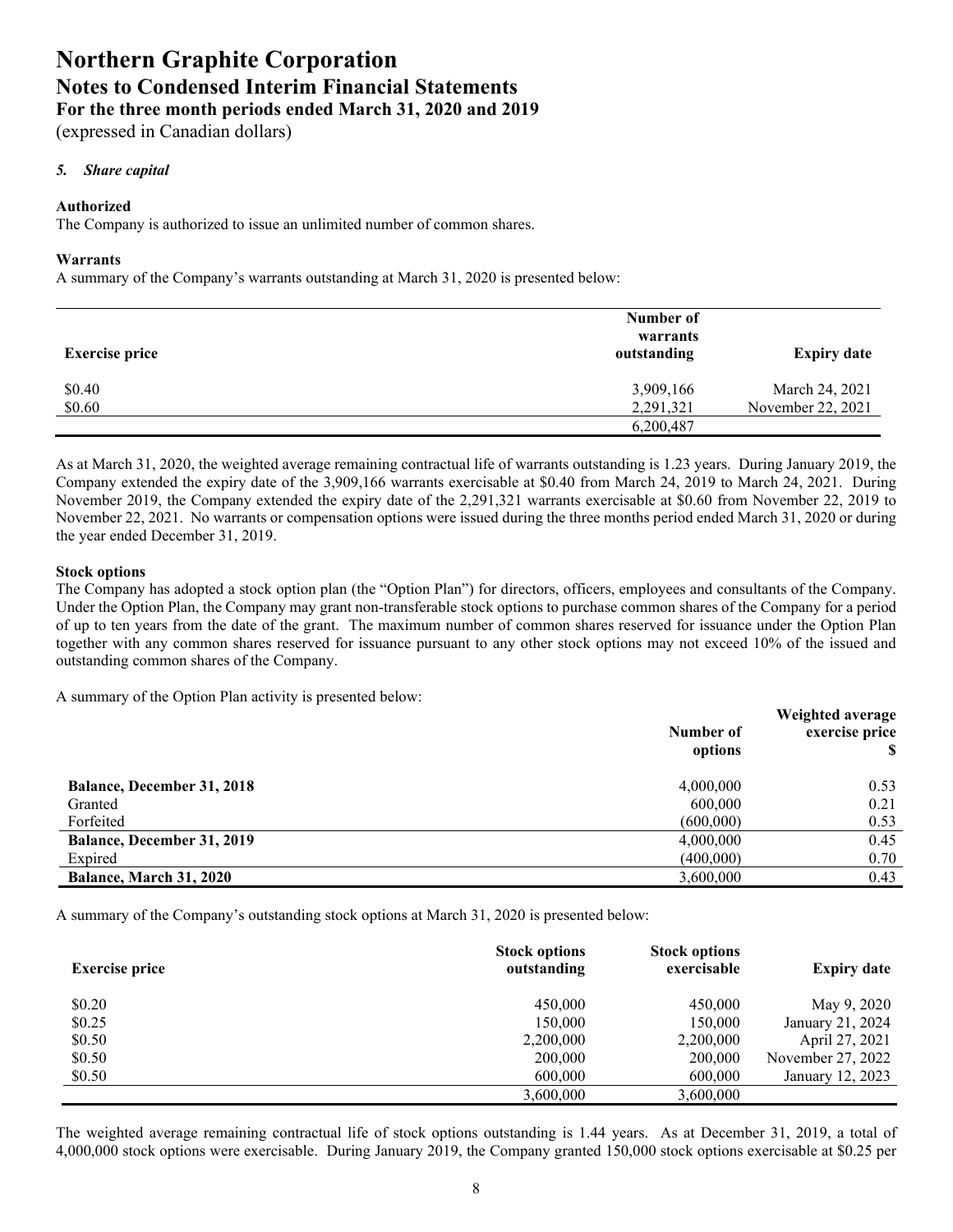(expressed in Canadian dollars)

share to a director of the Company. These stock options expire on January 21, 2024. During May 2019, the Company granted 450,000 stock options exercisable at \$0.20 per share in connection with a consulting agreement for financial advisory services. These stock options expired subsequent to quarter end on May 9, 2020.

The values of stock options determined during the year ended December 31, 2019 utilized the Black-Scholes option pricing model with input factors and assumptions as follows:

|                                                   | Year ended<br>December 31, |  |
|---------------------------------------------------|----------------------------|--|
|                                                   | 2019                       |  |
|                                                   |                            |  |
| Stock options granted during the period           | 600,000                    |  |
| Weighted-average exercise price                   | \$0.21                     |  |
| Expected stock option life $^{(1)}$               | 1 to 5 years               |  |
| Expected volatility <sup>(2)</sup>                | $82.5\%$ to 96.3%          |  |
| Risk-free interest rate $(3)$                     | 1.72% to 1.83%             |  |
| Dividend yield                                    | Nil                        |  |
| Forfeiture rate                                   | Nil.                       |  |
| Weighted-average fair value (Black-Scholes value) | \$0.03                     |  |

1. The Company estimates the expected stock option life (estimated period of time outstanding prior to exercise) based on the contractual term to expiry of stock options until such time that the Company can base its estimate on historical information pertaining to the Company's stock option exercise history.

2. The expected volatility was based on the Company's common share trading history over a period equal to the expected stock option life.

3. The risk-free interest rate is based on the yield of a Government of Canada marketable bond in effect at the time of grant with a term to maturity commensurate with the expected life of the stock option.

As at March 31, 2020 and December 31, 2019, there was no balance of unrecognized share-based compensation costs related to unvested stock option awards granted under the Option Plan.

### **Contributed surplus**

Contributed surplus as at March 31, 2020 and December 31, 2019 consists of a share-based payment reserve related to stock options issued under the Option Plan.

### *6. Capital disclosures*

The Company's capital consists of the equity attributable to the common shareholders, comprised of share capital and accumulated deficit. The Company's objective when managing capital is to safeguard the Company's ability to continue as a going concern so that it can continue to explore and develop its mineral resource property for the benefit of its shareholders. The Company manages its capital structure and makes adjustments based on the funds available to the Company in light of changes in economic conditions. The Board of Directors does not establish quantitative return on capital criteria for management, but rather relies on the expertise of the Company's management to sustain the future development of the Company. In order to facilitate the management of its capital requirements, the Company prepares annual expenditure budgets that consider various factors, including successful capital deployment and general industry conditions. Management reviews its capital management approach on an ongoing basis and believes that this approach, given the relative size of the Company, is reasonable.

As the Company is an exploration stage company, it has no revenues and its principal source of capital is from the issue of common shares. In order to achieve its objectives, the Company will spend its existing working capital and raise additional funds as required.

The Company is not subject to externally imposed capital requirements and there were no changes to the Company's approach to capital management during the periods presented in these Interim Financial Statements.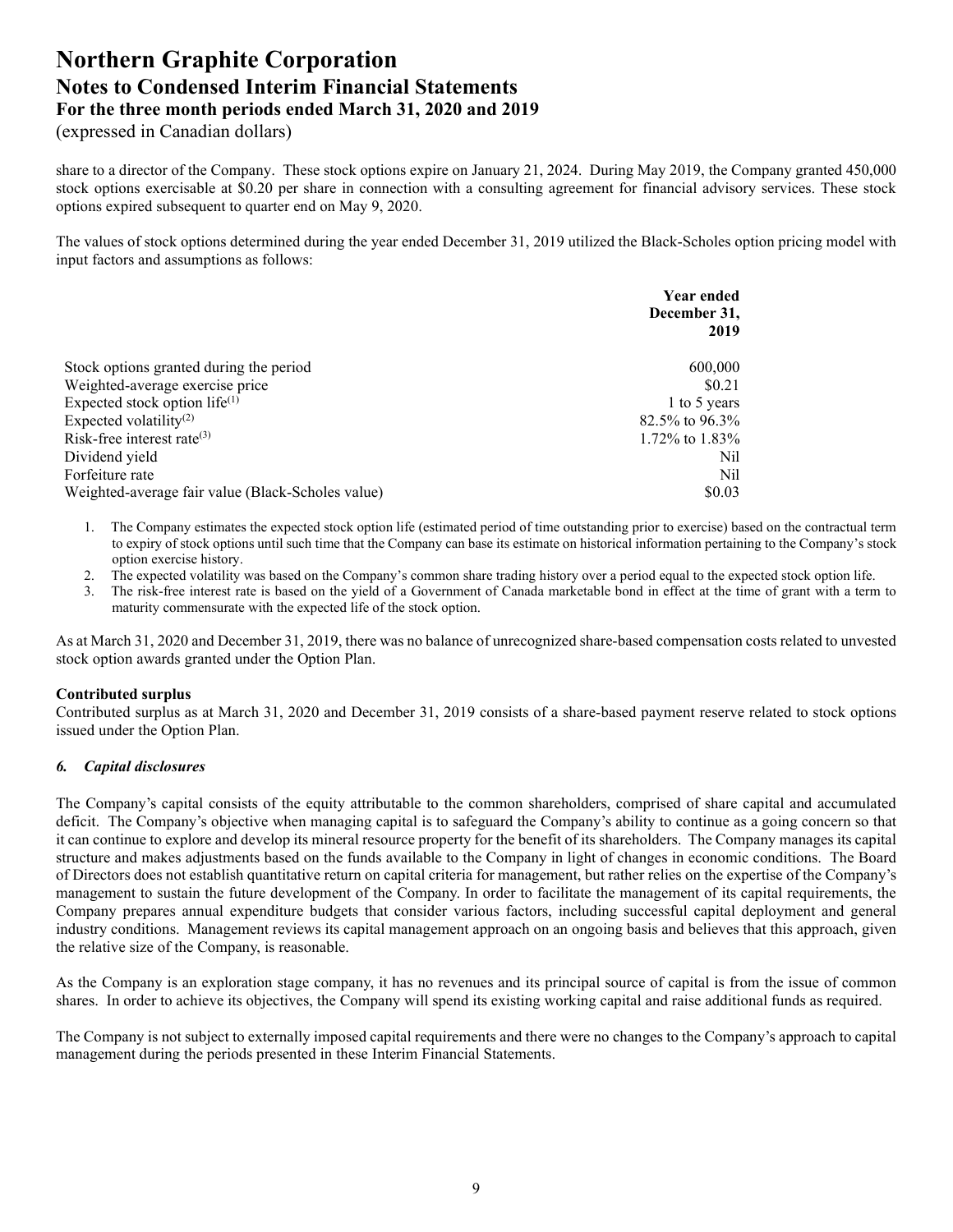(expressed in Canadian dollars)

# *7. Supplemental cash flow information*

Non-cash transactions not reflected in the statements of cash flows are as follows:

|                                                                              | Three months ended Three months ended<br>March 31.<br>2020 | March 31,<br>2019 |
|------------------------------------------------------------------------------|------------------------------------------------------------|-------------------|
| Exploration and evaluation costs in accounts payable and accrued liabilities | 24.332                                                     | 109,277           |

# *8. Financial instruments and risk management*

#### **Fair value**

Certain of the Company's accounting policies and disclosures require the determination of fair value. Fair value represents the amount at which a financial instrument could be exchanged between willing parties, based on current markets for instruments with the same risk, principal and remaining maturity. Fair value estimates are based on quoted market values and other valuation methods. Fair values have been determined for measurement and/or disclosure purposes based on the fair value hierarchy contained in the Company's financial instrument accounting policy. When applicable, further information about the assumptions made in determining fair values is disclosed in the notes specific to that asset or liability.

As at March 31, 2020 and December 31, 2019 the levels in the fair value hierarchy into which the Company's financial assets and liabilities are measured and recognized on the statement of financial position at fair value on a recurring basis are categorized as follows:

|                           | Category | As at March 31,<br>2020 | As at December 31,<br>2019 |
|---------------------------|----------|-------------------------|----------------------------|
| Cash and cash equivalents | Level 1  | .161.166                | .384,798                   |

As at March 31, 2020 and December 31, 2019, there were no financial assets and liabilities measured and recognized at fair value on a non-recurring basis. The Company's policy for determining when a transfer occurs between levels in the fair value hierarchy is to assess the impact at the date of the event or the change in circumstances that could result in a transfer. There were no transfers between Level 1, Level 2 and Level 3 during the periods presented in these Interim Financial Statements. As at March 31, 2020 and December 31, 2019, there were no financial assets or liabilities measured and recognized in the statements of financial position at fair value that would be categorized as Level 2 or Level 3 in the fair value hierarchy.

The carrying value of cash and cash equivalents and accounts payable and accrued liabilities approximates fair value due to the shortterm nature of these financial instruments. The carrying value of the reclamation deposit approximates its fair value as it bears a market rate of interest.

### **Currency risk**

As the majority of the Company's expenditures are in Canadian dollars, the Company limits its exposure to currency risk by maintaining its cash and cash equivalents in Canadian dollars. The Company periodically carries a portion of its accounts payable and accrued liabilities in US dollars, and is subject to currency risk on these balances. However, the Company considers this risk to be minimal.

### **Credit risk**

Credit risk is the risk of a loss if a counterparty to a financial instrument fails to meet its contractual obligations. The Company limits its exposure to credit risk by holding its cash in deposits with high credit quality Canadian financial institutions, and considers this risk to be minimal.

### **Liquidity risk**

Liquidity risk is the risk that the Company will not be able to meet is financial obligations as they come due. The Company manages its liquidity risk through the management of its capital structure. Further discussion on liquidity and management's plans are outlined in note 2.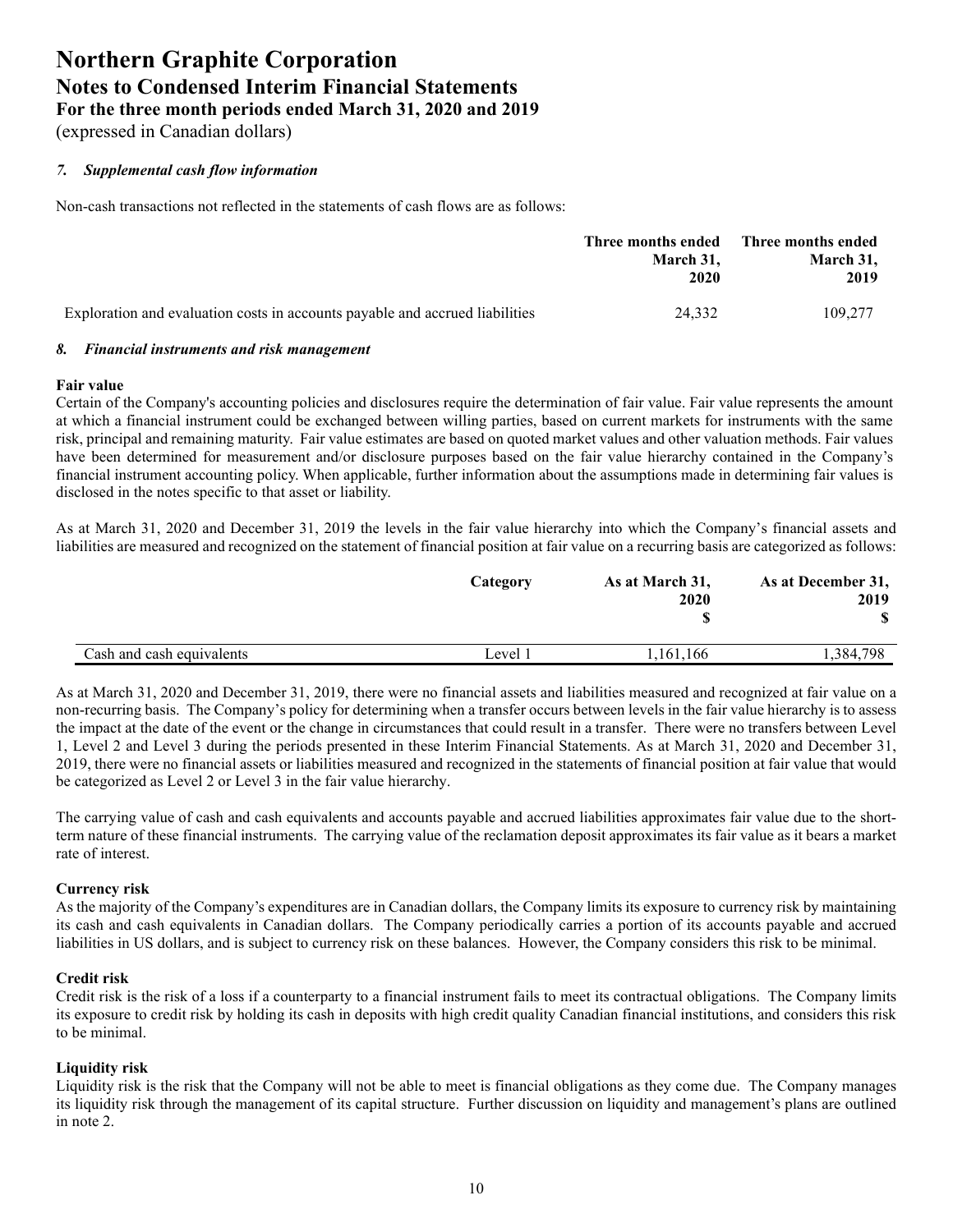(expressed in Canadian dollars)

### **Interest rate risk**

Interest rate risk is the risk that the fair value of future cash flows of a financial instrument will fluctuate because of changes in market interest rates. The Company is not exposed to interest rate risk due to the short-term nature of its financial instruments.

#### *9***.** *Related party transactions and compensation of key management*

#### **Key management compensation**

During the three month period ended March 31, 2020, the Company expensed management fees to a company owned and controlled by key management personnel of \$15,491 (Q1 2019 – \$18,967) and salary and compensation to key management personnel of \$45,000 (Q1 2019 – \$45,000). During the three month period ended March 31, 2020, the Company expensed directors' fees of \$15,000 (Q1 2019 – \$15,000). During the three month period ended March 31, 2020, the Company expensed share-based compensation for stock options granted to key management personnel and directors of \$Nil (Q1 2019 – \$17,817).

As at March 31, 2020, \$31,594 (December 31, 2019 – \$2,817) was included in accounts payable and accrued liabilities owing to officers and directors relating to management and director fees and for reimbursement of expenses.

### *10***.** *Commitments*

#### **Leased mineral claims**

In connection with the Bissett Creek Property, the Company is required to make royalty payments of \$20 per ton of graphite concentrate produced to the previous owners and a 2.5% net smelter return is payable on any other minerals derived and sold from the Bissett Creek Property. An advance royalty of \$27,000 per annum is payable in semi-annual installments. The advances will be credited against any future production royalty payments.

#### **Contractual obligations**

As at March 31, 2020 and December 31, 2019, the Company had no contractual obligations which related to costs associated with work at the Bissett Creek Property.

### *11. Provisions*

In 2012, the Company filed a revised Mine Closure Plan ("MCP") which was accepted by the Ontario Ministry of Energy, Northern Development and Mines ("MENDM"). In accordance with the MCP, the Company is required to deposit \$2,329,008 with the Minister of Finance for the Province of Ontario prior to the commencement of commercial production. This represents the estimated amount that would be required to restore the Bissett Creek Property to its original environmental state after the mine has been constructed and operations cease. A deposit of \$845,290 (December 31, 2019 – \$842,015), including accrued interest, has been made and has been accounted for as a long term deposit. The Company has recorded a provision of \$344,213 (December 31, 2019 – \$342,500) which represents the estimated current cost of reclamation. The reclamation deposit will be returned to the Company once the MENDM is satisfied that the obligations contained in the MCP have been performed by the Company. Due to a number of operational changes made to improve the economics of the Bissett Creek project and to the passage of time since the MCP was approved, the MENDM has informed the Company that it must file an amendment to the MCP which will include a recalculation of reclamation costs and the amount of the required deposit.

#### *12. Segmented information*

The Company's operations comprise one reportable segment being the exploration and development of mineral resource properties. The Company's corporate and administrative offices are in Ontario, Canada. The Company's exploration and development activities are focused on the Bissett Creek Property in Ontario, Canada. All property and equipment and exploration and evaluation assets are located in Ontario, Canada.